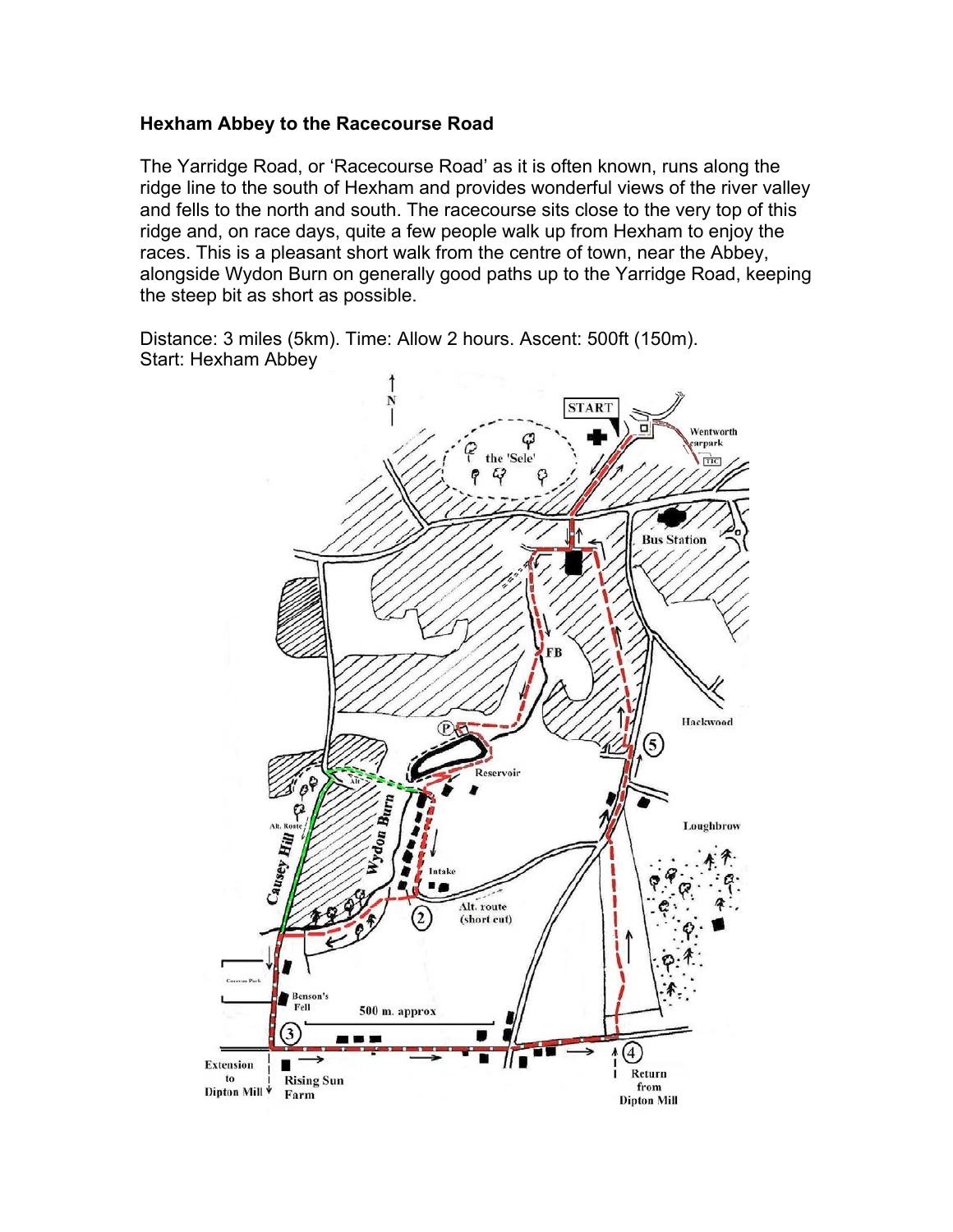1. From Hexham's splendid Abbey, dating back in parts to the  $7<sup>th</sup>$  Century, walk up Beaumont Street to Battle Hill, the main road, passing the Queen's Hall on your left and the Abbey Grounds (the Sele) on your right.



Cross over Battle Hill and continue up St. Wilfrids Road. Ahead of you is the entrance to a large house, Haining Croft, now apartments. Bear right here and continue straight ahead, past the end of Elvaston and St. Andrews Road, to follow a wide, walled pathway which curves round to the left and down into the Dene. Almost immediately, just before a small bridge, follow the path, which breaks left along the bank of the burn.

Continue up the pleasantly wooded Dene to cross a small footbridge and then up a grassy area, keeping near the fence to the left of housing and playground until you approach the metal gates below the reservoir embankment. At this point, bear slightly right and a short distance ahead you will arrive at a parking area (on your left). Behind this is the Wydon Burn Reservoir, initially constructed in 1865, which has been redesigned and renovated to form a nature reserve and fishery. The reservoir is also an essential part of the Hexham flood defence scheme to ensure that, during periods of heavy rain, water from the Wydon Burn will be diverted here to reduce the risk of parts of Hexham flooding.

A trackway continues around the water, and on the far side a path leads up to the top right corner where a gate leads to a rough gravel lane. Follow this to the left, going around a large house on the right and then go right up a narrowing bridleway past a string of houses on the way up to Intake Farm.  $*$  see note below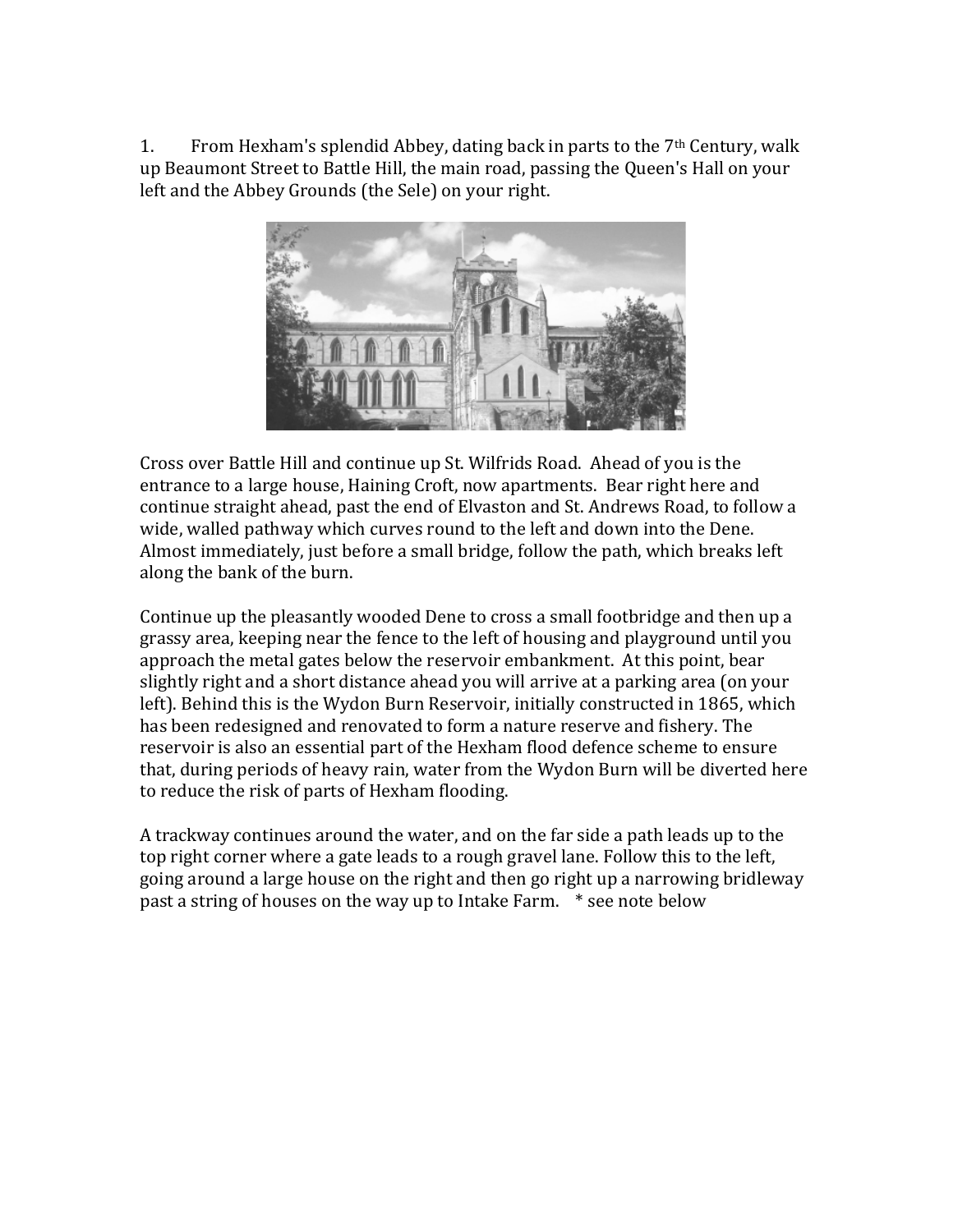

**Wydon Burn Reservoir from the west** 

**2.** Opposite the farm buildings, a gate on the right gives entry to the bottom corner of a large field. Cross the corner and enter the dene via a stile. The path now bears left and down to Wydon Burn. Just prior to reaching the burn, however, the track branches off to the left. Follow this, usually mucky underfoot, on the same side, until you leave the dene on the upper Causey Road just below Benson's Fell Farm. Go up the hill, steep but short, to the Yarridge Road, passing the caravan park on your right.

\* Note: During periods of continuous rainfall the walk up the burn can be very slippery and it could be less unpleasant to take the alternative route up the roadway of Causey Hill after leaving the reservoir. In this case turn right when you get to the gravel lane and then up Causey Hill at the entrance to Beaumont Park. This joins up with the walk as you approach Benson's Fell Farm. This short alternative route is marked in green on the sketch-map

**3.** The Yarridge Road is also known as the 'Racecourse Road' because of its location at High Yarridge, a short distance to the west. This has been at the centre of racing since 1793 and, apart from a period in the doldrums in the late  $19<sup>th</sup>$  Century, has been one of the premier venues in Northumberland, being well known for its 'Heart of all England' Steeplechase.

#### *Note: If you're going on to Dipton Mill to join up with Walk No. 2 in the leaflet pack, cross the road and into the field beyond.*

This short walk, however, turns left at the junction, away from the Racecourse, and you can then enjoy the splendid views of Tynedale as you follow the road along the ridge. Pass the Black House junction, a hairy crossing for pedestrians (so proceed with great care), which requires a keen lookout, and then go forwards to a point on the road where stiles and signposts appear on both sides of the road and, as a bonus, there's a little bench seat at the side of a tree.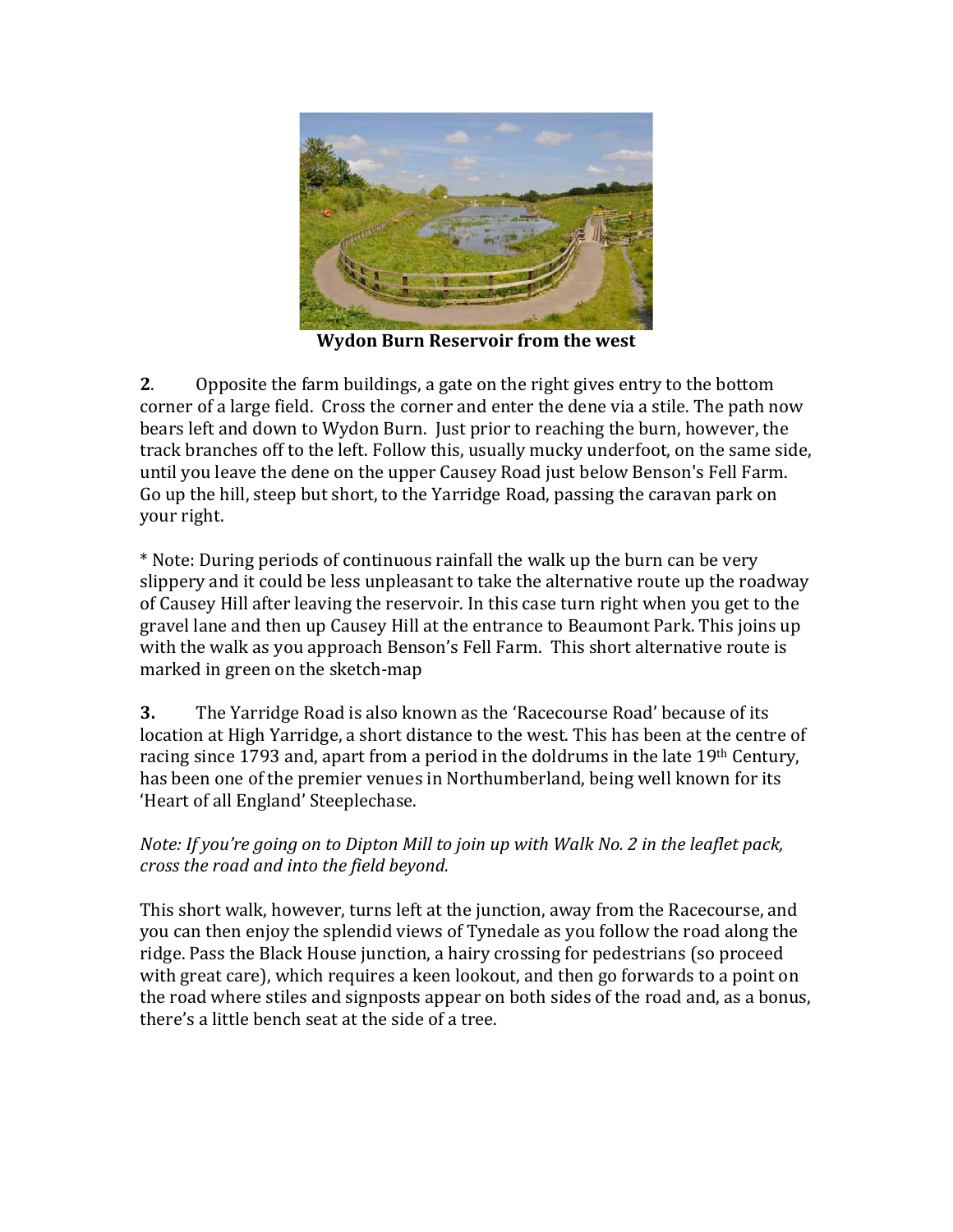

**On the ridge descending towards Hexham** 

**4**. We turn left here. If you have decided to include the Dipton Mill Inn as an extra, this is where you would rejoin the walk back into Hexham.

Whichever route was taken, the way continues over the stile on the left, and then down the undulating fields. The ground in the left of the field can be boggy, so, unless you want to leave your boots in the mud after a rainy spell, pick your way carefully down the field and make your way through an area of bush and gorse near the bottom. This leads to the main road, which links Hexham with Dipton Mill.

5. Turn right, downhill, walking past the main road junction and, just past Elvaston Road, look for a narrow gap in the wall on the left. This really is a long narrow nick, and it's easily missed, so look carefully. The footpath through the cut is walled or fenced on both sides and goes between houses and gardens all the way down to the side of Haining Croft.

After exiting this narrow alleyway, St. Wilfrids Road is just left of your twelve o'clock and it's an easy matter now to re-trace your earlier steps back to the Abbey. Alternatively, to see a different part of Hexham, a short variation would be to turn right after leaving the Cut.

In this case, go past the Telecom buildings towards some railings, behind which a short nick goes down a couple of dozen steps to Eastgate. At the bottom of the steps turn left down the hill to the main road known as Battle Hill, the clue to the origin could be in the name, or not! Possibly another English/Scottish event, which seems to have been a regular occurrence in Hexham's history.

If you cross Battle Hill, going slightly left into an old street called St.Mary's Chare, a few cafes lie in wait. This is an interesting old street, refurbished in recent years, and leads through a short tunnel to the Market Square and Abbey. Traditionally a market for centuries, and also a place of execution and the scene of the **Hexham riots**. In 1761 over fifty people died when the North Yorkshire Militia opened fire on protesters who wished to voice their opinion against forced conscription into the militia.